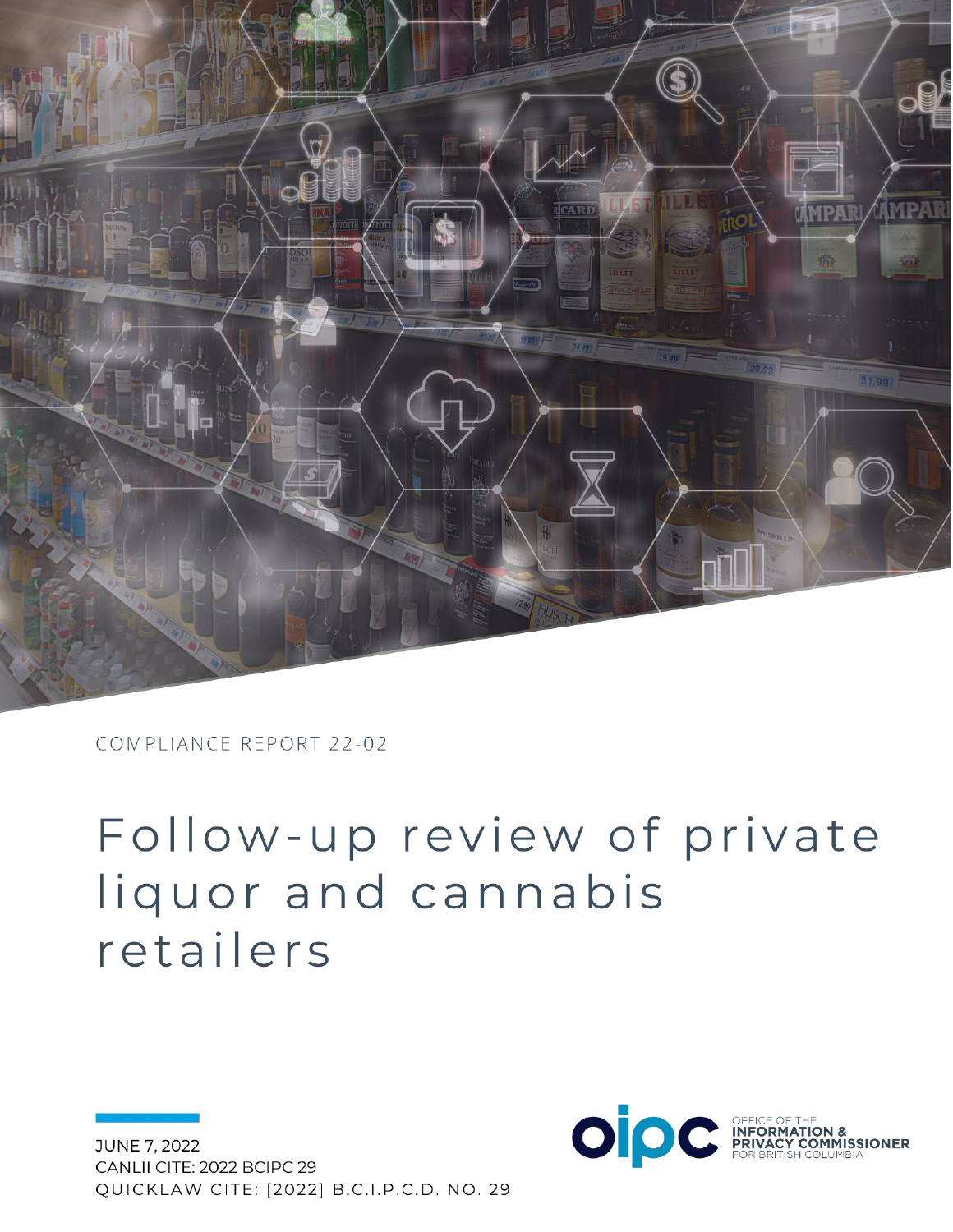# <span id="page-1-0"></span>TABLE OF CONTENTS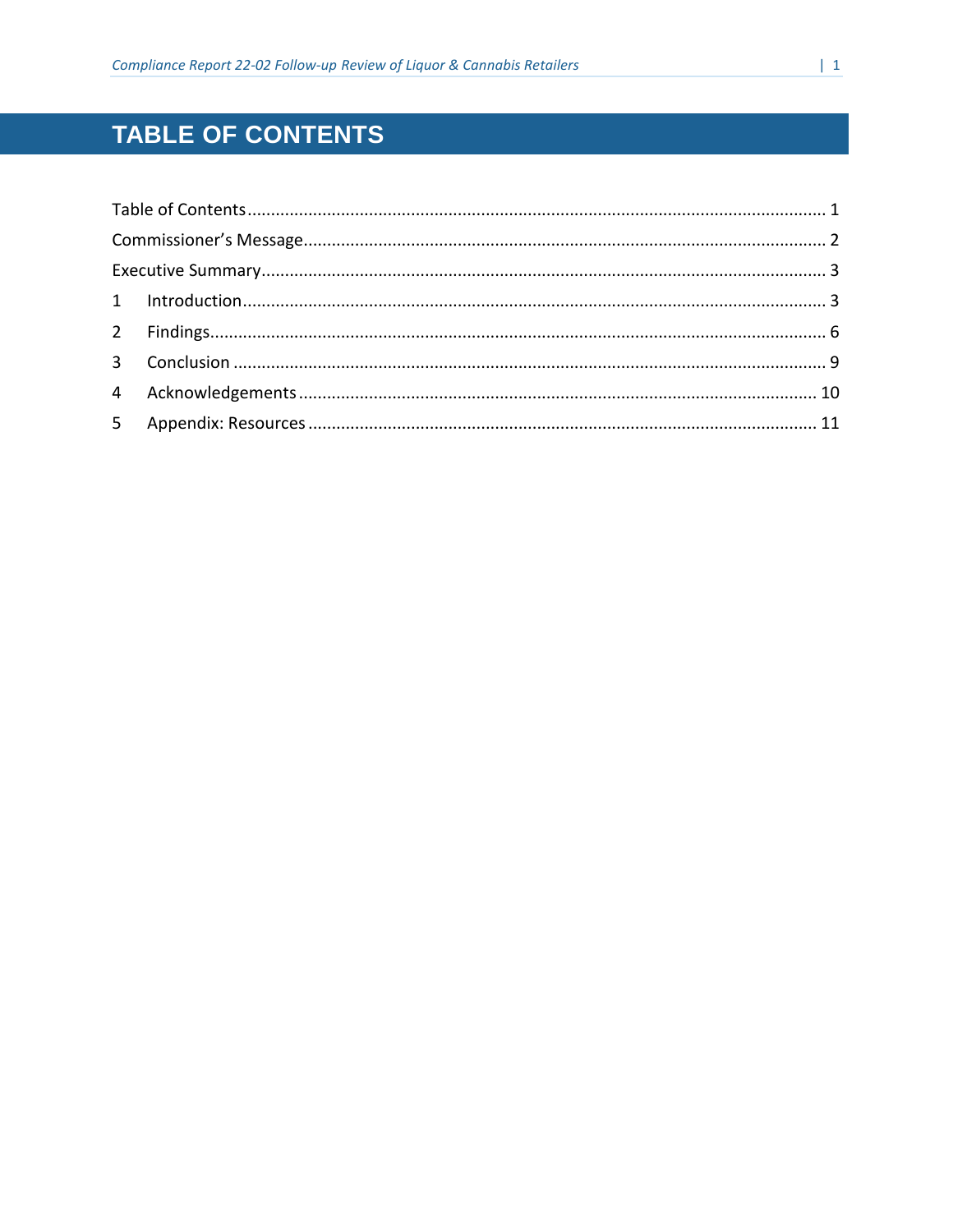# <span id="page-2-0"></span>**COMMISSIONER'S MESSAGE**

When you make an instore or online purchase, chances are you don't think about how the personal information associated with your transaction is protected. In part, this is because we trust businesses to handle and protect our personal information with the same care they handle their valuable inventory and monies collected from customers.

That care is critical when it comes to the personal information gathered by cannabis and liquor retailers. The potential harms resulting from a data breach in this sector are especially acute.

It was for this reason that in 2021 my office reviewed the privacy management programs of the largest retailers in BC. We found that many had a lot of work to do on this important front. Whether the information is collected from customers or staff, we learned that many retailers didn't have the appropriate policies and safeguards in place, while others didn't even realize they collected personal information.

We provided those retailers with individual reports detailing the shortfalls in their policies and practices and recommended ways to help them comply with PIPA. We then followed up several months later, to see how each retailer was doing and where gaps still existed.

I am pleased to report that, by and large, these businesses now have a far better understanding of their responsibility to protect personal information, and have made improvements in all areas of their privacy management programs. Where particular retailers have not yet met all of the recommendations set out, my office will continue to work with them until full compliance has been achieved.

What all retailers can take from this report is that they should not take the trust that customers and employees give them, or their responsibility to appropriately manage personal information, lightly. Instead, they should continuously monitor, evaluate and improve their privacy management programs with the same vigor and urgency towards protecting personal information as they would give to protecting their valuable financial and physical assets.

Michael McEvoy

#### **ORIGINAL SIGNED BY**

Information and Privacy Commissioner for BC June 7, 2022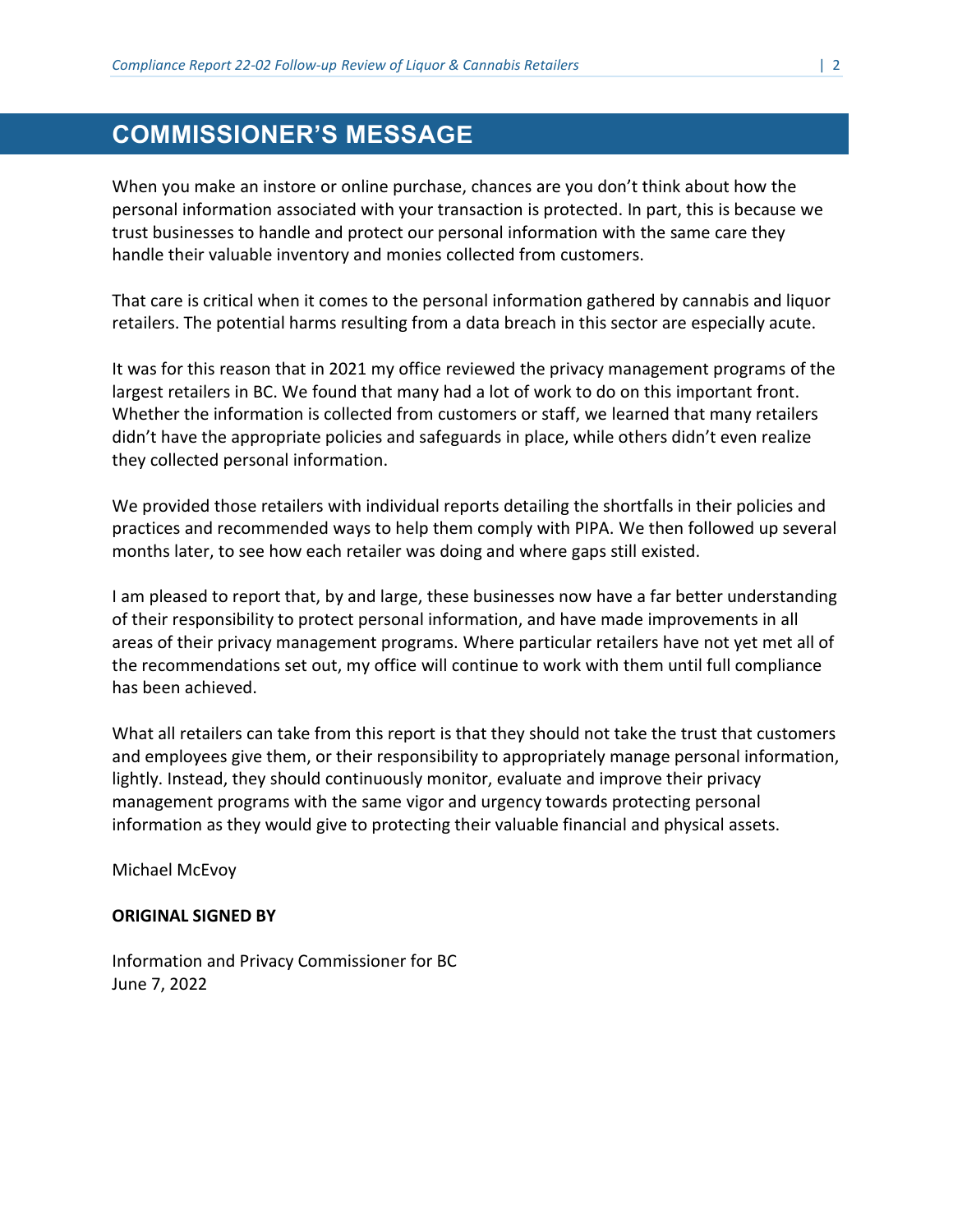# <span id="page-3-0"></span>**EXECUTIVE SUMMARY**

Privacy management programs set the foundation for organizations to manage the personal information they collect. Liquor and cannabis retailers collect various types of personal information to conduct their business, such as the age or date of birth on drivers' licenses, video images of customers and employees via surveillance systems, credit card information via online purchasing, and employee information for hiring and payroll purposes. Retailers must ensure fulsome privacy management programs are in place to protect such personal information.

During the initial [review](https://www.oipc.bc.ca/compliance-reports/3554) of 30 liquor and cannabis retailers, auditors found serious gaps. The review found that the retailers largely did not have adequate privacy management programs. Many retailers did not have a privacy officer, privacy policies, an inventory of personal information they collected, or any privacy management training for staff or managers.

The Office of the Information and Privacy Commissioner for BC (OIPC) made 18 recommendations to address the gaps, and provided individual reports to each of the 30 retailers with relevant recommendations. The reports also provided links to guidance documents and other information to assist retailers in improving their privacy management programs, policies, and safeguards. These resources are also listed in the [Appendix](#page-10-1) to this report.

Six months after the release of the report, the OIPC began reviewing the retailers' implementation of the recommendations. As this report details, most of the retailers have implemented the recommendations and, overall, retailers' privacy management programs and compliance with BC personal information privacy laws have improved since the original review.

While there is still room for improvement, by and large retailers have demonstrated positive and meaningful action to further protect personal information. The OIPC will continue to follow-up with retailers until all recommendations are implemented.

# <span id="page-3-1"></span>**1 INTRODUCTION**

 $\overline{a}$ 

The OIPC conducts audits, investigations and compliance reviews to assess how effectively private sector organizations protect personal information and comply with provisions under the *Personal Information Protection Act* (PIPA).

In June 2021, under the authority of s. 36 of PIPA, the OIPC published a compliance review of 30 liquor and cannabis retailers.<sup>1</sup> We selected this topic because personal information collected by

<sup>1</sup> [https://www.oipc.bc.ca/compliance-reports/3554,](https://www.oipc.bc.ca/compliance-reports/3554) published June 2021.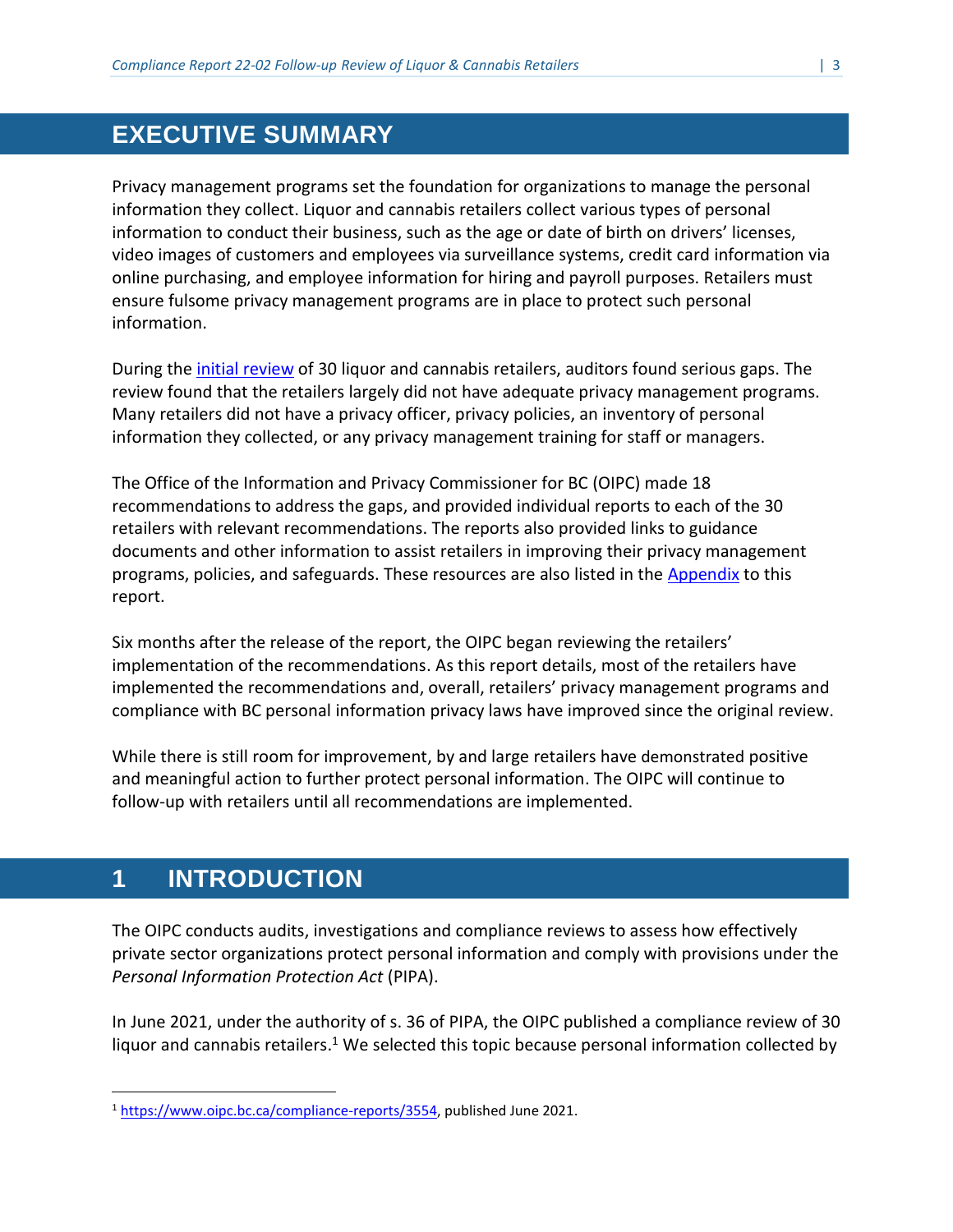liquor and cannabis retailers can be especially sensitive. In many jurisdictions outside of Canada, cannabis is illegal and certain countries may deny entry to individuals who have purchased cannabis or work in the industry. Additionally, liquor purchases carry their own sensitivities and stigmas that could affect an individual should a breach occur. As such, adequate privacy management is a critical component for liquor and cannabis retailers to protect the personal information they collect.

The review focused on retailers' privacy management programs, privacy policies, and the collection and safeguarding of personal information. In addition, the review examined retailers' use of video surveillance and whether they employ facial recognition technology. The OIPC made 18 recommendations to liquor and cannabis retailers to help them establish fulsome privacy management programs that meet BC's legislation and guidelines.

Six months later, the OIPC began its follow-up with the retailers on their implementation of the recommendations. This follow-up report highlights the retailers' progress.

The original review found that most liquor and cannabis retailers did not have adequate privacy management programs. The 18 recommendations OIPC made to liquor and cannabis retailers included:

- 1. Ensure adequate **funding and resources** for effective privacy management programs.
- 2. Immediately designate a **privacy officer** or someone to be responsible for ensuring PIPA compliance.
- 3. Develop and maintain a **personal information inventory** of all types of personal information they collect, the purposes for collection, where the information is stored, and its sensitivity.
- 4. Develop and maintain **written privacy policies** and practices necessary to meet the obligations under PIPA.
- 5. Provide **mandatory privacy training** and education for all staff, managers and contractors.
- 6. Ensure that all staff, managers and contractors review privacy policies and sign **confidentiality agreements.**
- 7. Establish, document, and communicate clear **breach response processes**.
- 8. Ensure written contracts and information sharing agreements with **service providers** are in place and express expectations for privacy protection.
- 9. Conduct regular **risk assessment** and compliance monitoring activities and mitigate risks to personal information privacy and security.
- 10. Develop and document an annual **review and revision** of their overall privacy management program.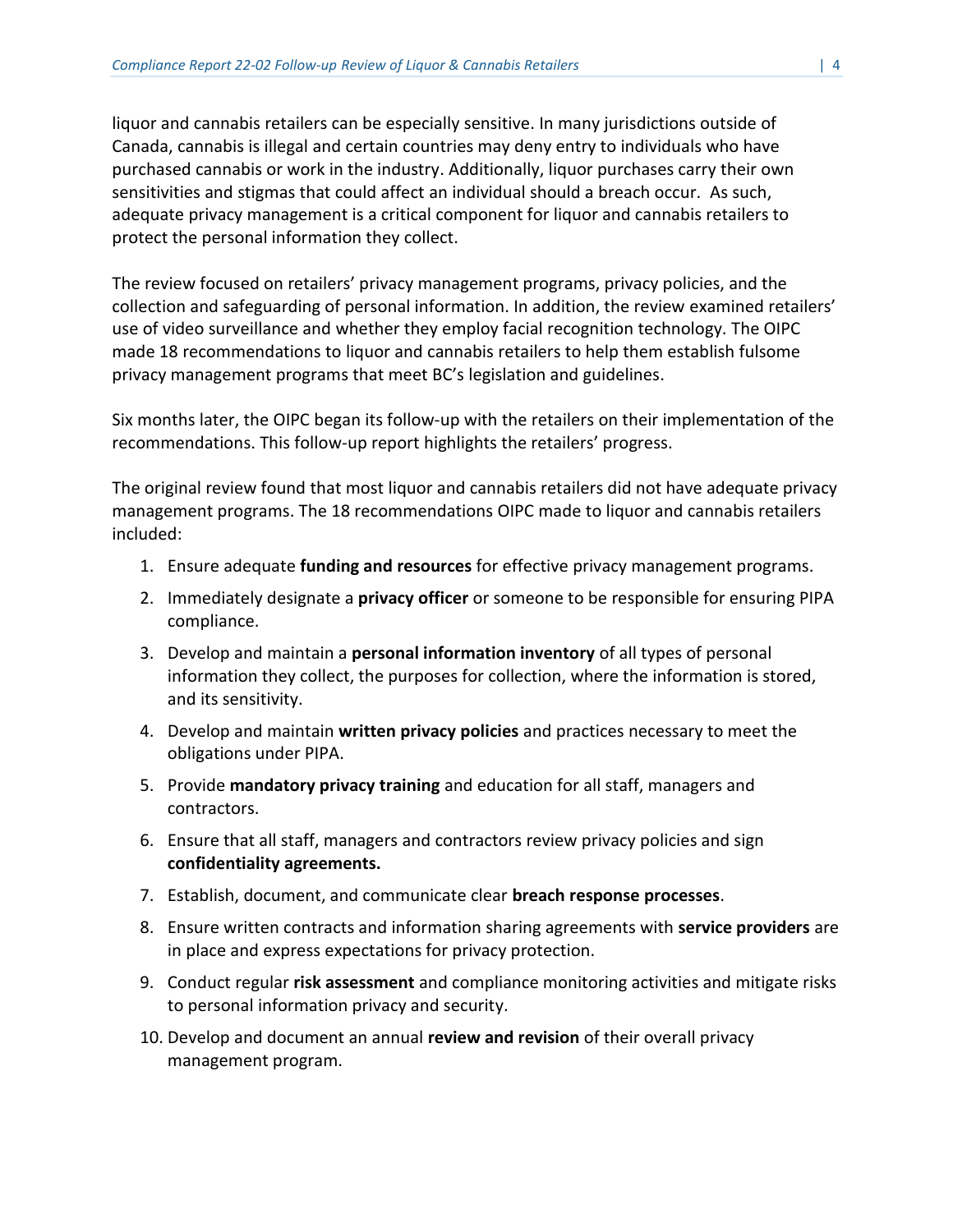- 11. Formulate a **retention schedule** and securely destroy personal information in accordance with that schedule.
- 12. Review administrative, physical, and technological **security safeguards** and ensure they are reasonable and effective, considering the type and sensitivity of personal information.
- 13. Amend **video surveillance policies** to include management of personal information collected via video surveillance.
- 14. Post signage at all store entrances to notify individuals of the collection of personal information via video surveillance and the purposes for such collection (**notification for video surveillance**).
- 15. Stop using **facial recognition technology**.
- 16. Limit **collection of personal information on retail websites** and ensure reasonable and effective security.
- 17. Notify individuals of the purposes for which they are collecting personal information online (**notification and consent online**).
- 18. Post **website privacy policies** online that detail the collection, use, and disclosure of personal information through the website.<sup>2</sup>

At the time of publishing the original review, the OIPC also provided individual reports to each of the 30 retailers involved in the review. These reports showed a summary of results and recommendations specific to each retailer, and notified retailers that the OIPC would follow-up on implementation of the recommendations in six months.

In January 2022, the OIPC requested an update from all (now 29<sup>3</sup>) retailers regarding their implementation of the specific recommendations. In addition to their written responses, the OIPC requested retailers provide supporting documentation such as updated privacy policies, personal information inventories, breach reporting processes, staff training materials, video surveillance polices, photos of amended signage, and updated retailer website policies.

Auditors reviewed the retailer submissions and, where provided, used the documents to substantiate retailers' statements. Where recommendations had yet to be fully implemented, auditors requested and reviewed retailers' plans for accomplishing the activities.

This follow-up report contains observations on the 29 retailers' implementation of the recommendations.

 $\overline{a}$ 

<sup>&</sup>lt;sup>2</sup> Please see the [published review](https://www.oipc.bc.ca/compliance-reports/3554) for the full wording of each recommendation.

<sup>&</sup>lt;sup>3</sup> One of the retailers originally involved in the review sold its business to another retailer who also happened to be part of the original review, so follow-up commenced with 29 retailers, as opposed to 30.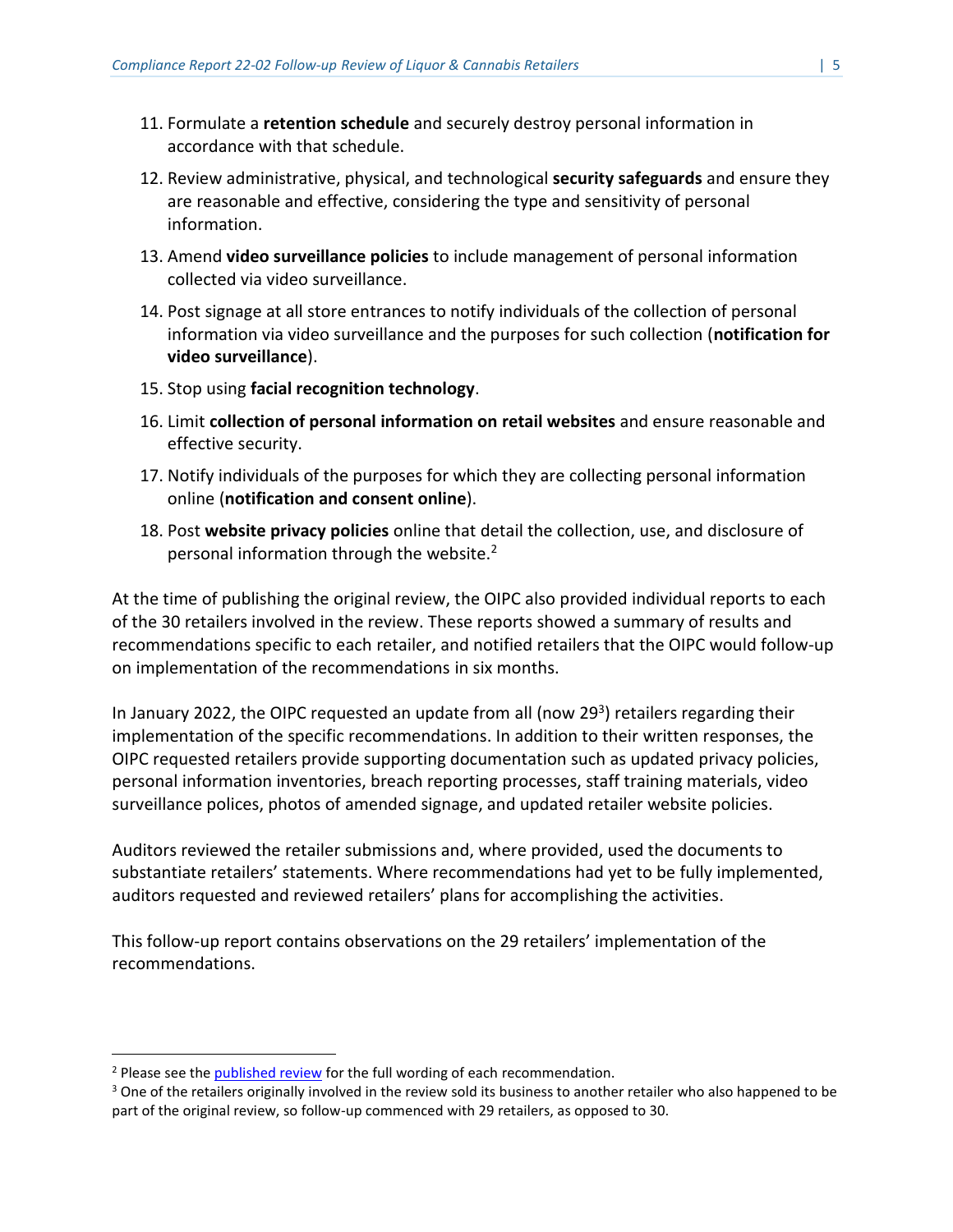# <span id="page-6-0"></span>**2 FINDINGS**

The OIPC provided a varied number of recommendations to each of the 29 retailers, based on gaps auditors found in each retailers' privacy management program. To date, eight of the 29 retailers have fully implemented all of their applicable recommendations. The remaining 21 retailers have between one and 16 recommendations (average of four each) left to implement.

Overall, across all 29 retailers, 70% of the recommendations have been fully implemented and 22% have been partially implemented. In this context, partially implemented means that retailers had commenced and made some progress to incorporate the recommendation(s) into their privacy management program.

At the time of this follow-up, retailers had yet to start work on implementing 8% of the recommendations. For these recommendations, most retailers have documented how they intend to move forward and their anticipated timeline for implementation. The OIPC will continue to track progress made on implementing all remaining recommendations. Table 1 (next page) provides a count of how many retailers implemented each recommendation.

Privacy management programs help to foster respect for personal information and help organizations to meet their legislative obligations under PIPA. As shown in Table 1, auditors identified that the retailers largely accepted and implemented the recommendations to improve their privacy management programs.

There were some noticeable differences between liquor and cannabis retailers regarding the extent of implementation of certain recommendations. Specifically, auditors found that liquor retailers appeared more likely to have:

- a designated a privacy officer;
- written privacy policies; and
- expectations for privacy protection included in contracts.

It is particularly important that cannabis retailers designate privacy officers, develop policies, and strengthen their overall privacy management programs. As mentioned above, a breach for a cannabis retail organization can have more negative implications for individuals compared to other types of organizations.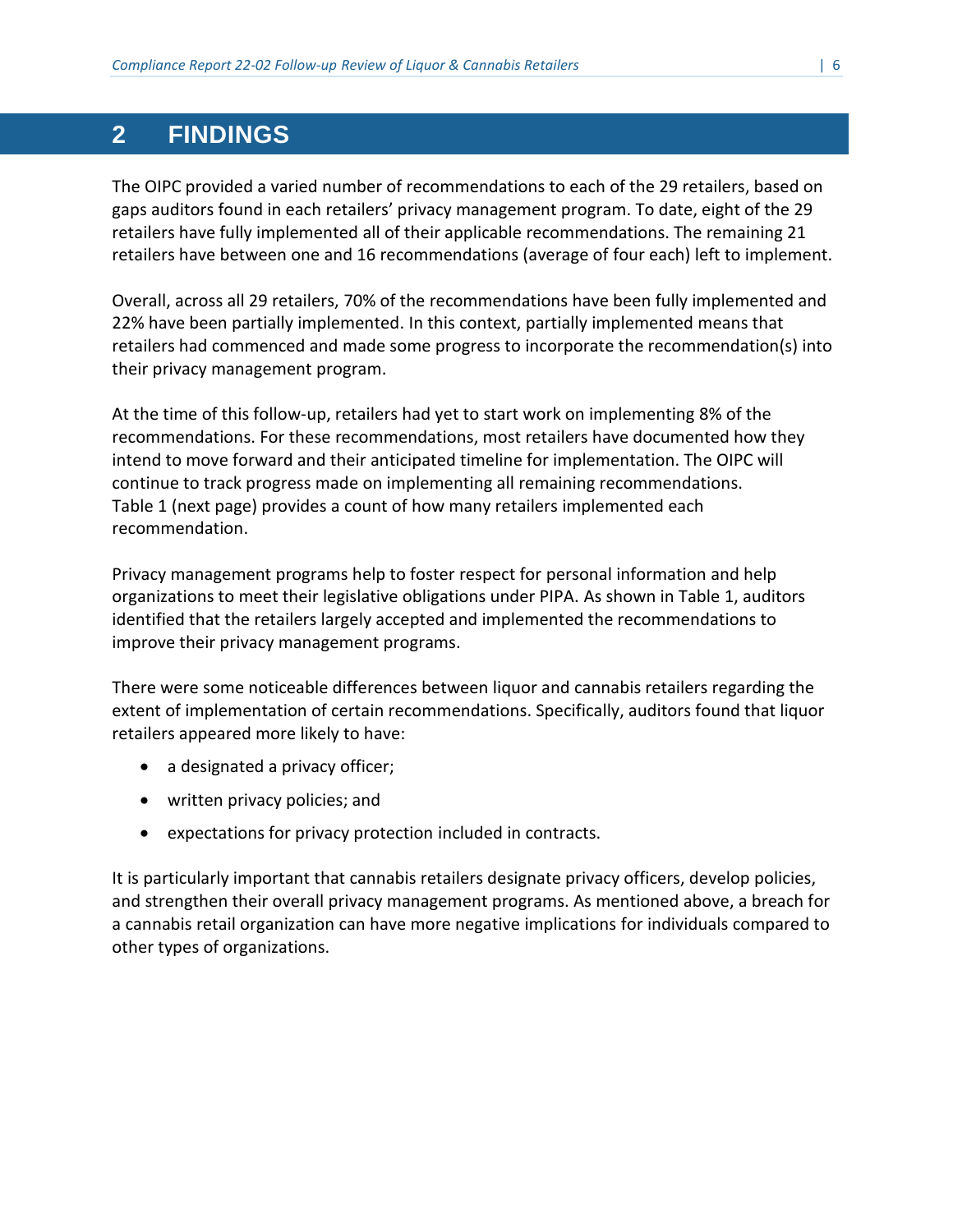| <b>TABLE 1 - IMPLEMENTATION OF RECOMMENDATIONS</b>                  |                                                                                         |                                                |                           |                           |                                                          |  |  |  |
|---------------------------------------------------------------------|-----------------------------------------------------------------------------------------|------------------------------------------------|---------------------------|---------------------------|----------------------------------------------------------|--|--|--|
|                                                                     |                                                                                         | <b>Number of Liquor and Cannabis Retailers</b> |                           |                           |                                                          |  |  |  |
|                                                                     |                                                                                         | Fully<br>Implemented                           | Implementation<br>Ongoing | <b>Not</b><br>Implemented | <b>Total # of Retailers Given</b><br>this Recommendation |  |  |  |
| <b>PRIVACY MANAGEMENT PROGRAM</b>                                   |                                                                                         |                                                |                           |                           |                                                          |  |  |  |
|                                                                     | 1. Funding &<br><b>Resources</b>                                                        | 15                                             | $\mathbf{1}$              | 3                         | 19                                                       |  |  |  |
|                                                                     | 2. Privacy Officer                                                                      | 13                                             | $\overline{2}$            | 4                         | 19                                                       |  |  |  |
|                                                                     | 3. Personal<br><b>Information</b><br><b>Inventory</b>                                   | 20                                             | 5                         | $\overline{2}$            | 27                                                       |  |  |  |
|                                                                     | 4. Written Privacy<br><b>Policies</b>                                                   | 13                                             | 9                         |                           | 22                                                       |  |  |  |
|                                                                     | 5. Mandatory Privacy<br><b>Training</b>                                                 | 19                                             | 5                         | 3                         | 27                                                       |  |  |  |
|                                                                     | 6. Confidentiality<br><b>Agreements</b>                                                 | 15                                             | $\overline{2}$            | $\mathbf{1}$              | 18                                                       |  |  |  |
|                                                                     | 7. Breach Response<br><b>Processes</b>                                                  | 21                                             | $\overline{2}$            | 4                         | 27                                                       |  |  |  |
|                                                                     | 8. Service Provider<br><b>Management</b>                                                | 12                                             | 5                         | 4                         | 21                                                       |  |  |  |
|                                                                     | 9. Risk Assessment                                                                      | 8                                              | 6                         | $\overline{\phantom{a}}$  | 14                                                       |  |  |  |
|                                                                     | 10. Review and<br><b>Revision</b>                                                       | 9                                              | 8                         | $\overline{2}$            | 19                                                       |  |  |  |
| <b>PRIVACY POLICIES &amp; PRACTICES</b>                             |                                                                                         |                                                |                           |                           |                                                          |  |  |  |
|                                                                     | 11. Retention<br><b>Schedule</b>                                                        | 22                                             | 6                         | $\mathbf{1}$              | 29                                                       |  |  |  |
| <b>SECURITY SAFEGUARDS</b>                                          |                                                                                         |                                                |                           |                           |                                                          |  |  |  |
|                                                                     | 12. Security<br><b>Safeguards</b>                                                       | 21                                             | $\overline{4}$            | 3                         | 28                                                       |  |  |  |
| <b>VIDEO SURVEILLANCE &amp; FACIAL RECOGNITION TECHNOLOGY (FRT)</b> |                                                                                         |                                                |                           |                           |                                                          |  |  |  |
|                                                                     | 13. Video Surveillance<br><b>Policies</b>                                               | 18                                             | 4                         | $\overline{2}$            | 24                                                       |  |  |  |
|                                                                     | 14. Notification for<br><b>Video Surveillance</b>                                       | 12                                             | 11                        | $\mathbf{1}$              | 24                                                       |  |  |  |
|                                                                     | <b>15. Facial Recognition</b><br><b>Technology</b>                                      | $\mathbf{1}$                                   | ÷,                        |                           | $\mathbf{1}$                                             |  |  |  |
| <b>RETAIL WEBSITES</b>                                              |                                                                                         |                                                |                           |                           |                                                          |  |  |  |
|                                                                     | 16. Collection of<br><b>Personal</b><br><b>Information on</b><br><b>Retail Websites</b> | $\overline{7}$                                 | $\overline{2}$            |                           | 9                                                        |  |  |  |
|                                                                     | 17. Notification and<br><b>Consent Online</b>                                           | 15                                             | $\overline{2}$            |                           | 17                                                       |  |  |  |
|                                                                     | 18. Website Privacy<br><b>Policies</b>                                                  | 17                                             | 5                         | $\mathbf{1}$              | 23                                                       |  |  |  |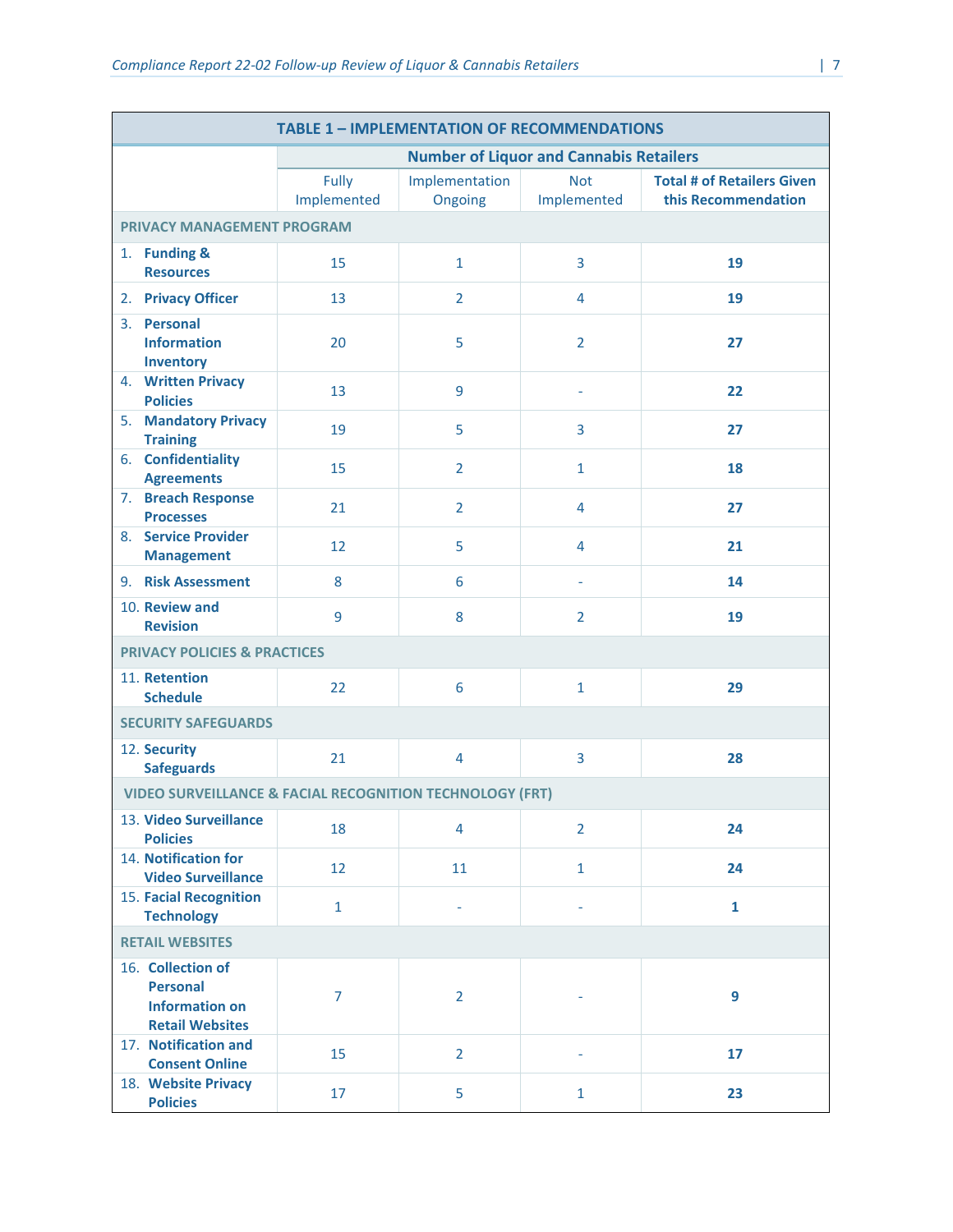Across the retailers, auditors also observed that some missed particular aspects of a recommendation during implementation. Examples of this and other "lessons learned" during this follow up included:

- Some retailers still did not understand what constitutes personal information, nor their obligation to ensure all types of personal information are accounted for in their privacy management program. Liquor and cannabis retailers collect a lot personal information about customers, employees and others, often including:
	- o images of individuals collected via video surveillance;
	- o customer dates of birth from ID cards during age verification;
	- o customer contact information, credit card information and purchase history;
	- o customer computer information through online orders; and
	- $\circ$  employee personal contact information, work history, security clearance, payroll and tax information, and health information.
- As a result of not understanding what constitutes personal information, some retailers failed to capture both employee and customer personal information in their personal information inventories, privacy policies, and retention schedules. It's important that organizations account for all types of personal information they may collect to ensure they have reasonable security arrangements in place.
- Some privacy policies lacked key components. Privacy policies should cover all aspects in the life cycle of managing personal information, from ensuring collection of personal information is limited to what is authorized by PIPA and collected with appropriate notification and consent; to limiting how the personal information is used or disclosed, illustrating how the information will be safeguarded; and storing the information only as long as needed or required by PIPA. Privacy policies should also detail how a person may withdraw consent, access their own personal information, and raise any concerns they may have about the organization's handling of personal information. OIPC guidance on [Developing a Privacy Policy under PIPA](https://www.oipc.bc.ca/guidance-documents/2286) further defines these key components.
- Some retailers need to do more to ensure that their policies and security safeguards keep pace with changes in information security standards, and that staff receive privacy training that details the sensitivity of personal information in the context of liquor and cannabis retail.
- Some retailers' risk assessment plans included physical safeguards but not administrative or technological safeguards. Retailers that do not implement relevant administrative, physical and technological safeguards or do not monitor the effectiveness of them fail to meet their legal obligations to make reasonable security arrangements to prevent authorized access, collection, use, disclosure, copying or similar risks.
- With video surveillance, retailers need to consider and limit who can access video recordings and still images taken from surveillance videos. Unauthorized disclosure of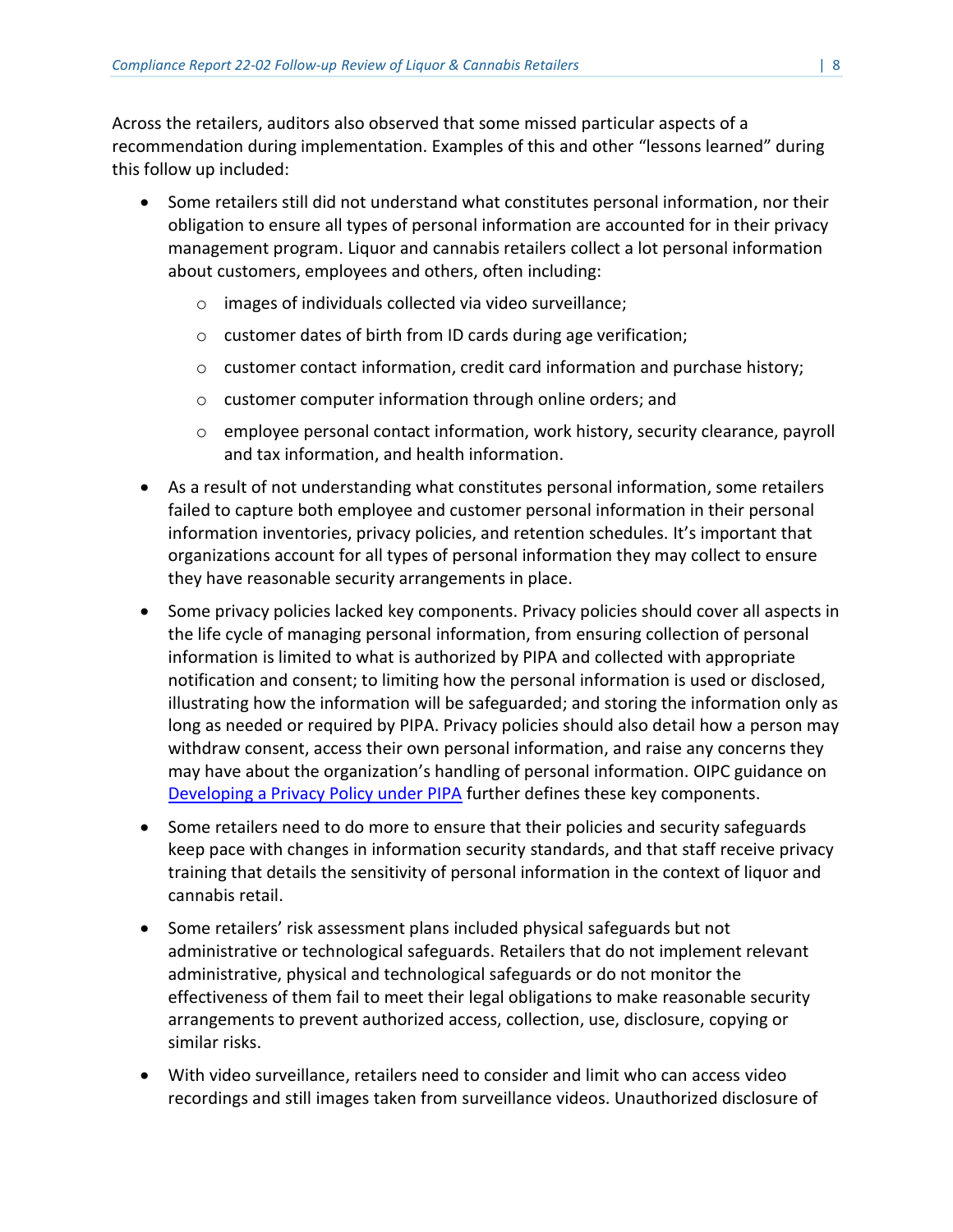such information (such as making images extracted from surveillance videos publicly available) can create a serious breach. Auditors found that some retailers also do not have a process for documenting or logging occasions where the video surveillance has been used or disclosed.

- In addition, many retailers did not account for personal information collected by video surveillance in their privacy policies or failed to explain:
	- o the purposes for such surveillance;
	- o how recorded images may be used and who may access recordings;
	- o retention periods;
	- o secure deletion or destruction; and
	- o how the retailer will secure against unauthorized access or disclosure.
- Auditors also found that, while most retailers had posted signage outside of their retail stores to notify individuals of the collection of personal information via video surveillance, this signage often did not inform individuals of the purposes for collection.

As mentioned above, eight of 29 retailers have finished implementing all recommendations, while 21 retailers are in various stages of implementing the recommendations. Of the recommendations provided by the OIPC, retailers have implemented 70% of them, partially implemented 22%, and have not yet started work on implementing 8% of the recommendations.

Auditors found that retailers who had implemented the fewest recommendations also failed to designate a privacy officer or someone responsible for ensuring PIPA compliance. Not surprisingly, these retailers were also likely to have reported that they did not have adequate funding or resources for an effective privacy management program. Support from executive is critical for any organization's privacy management program to be adequate and effective. These retailers have the most work to do to ensure they comply with their legislated responsibilities under PIPA, and the OIPC will continue to work with them until a privacy officer is in place and all recommendations have been satisfactorily implemented.

# <span id="page-9-0"></span>**3 CONCLUSION**

All licensed private sector liquor and cannabis retailers collect personal information from employees, customers, or others who may enter their retail premises or online. Liquor and cannabis retailers are legally obligated to ensure that such collection, use, retention and disclosure of personal information complies with PIPA.

The initial 2021 review found that few retailers maintained adequate privacy management programs or documented privacy policies. This follow-up showed that most retailers have accepted and made significant strides toward implementing the OIPC's recommendations and,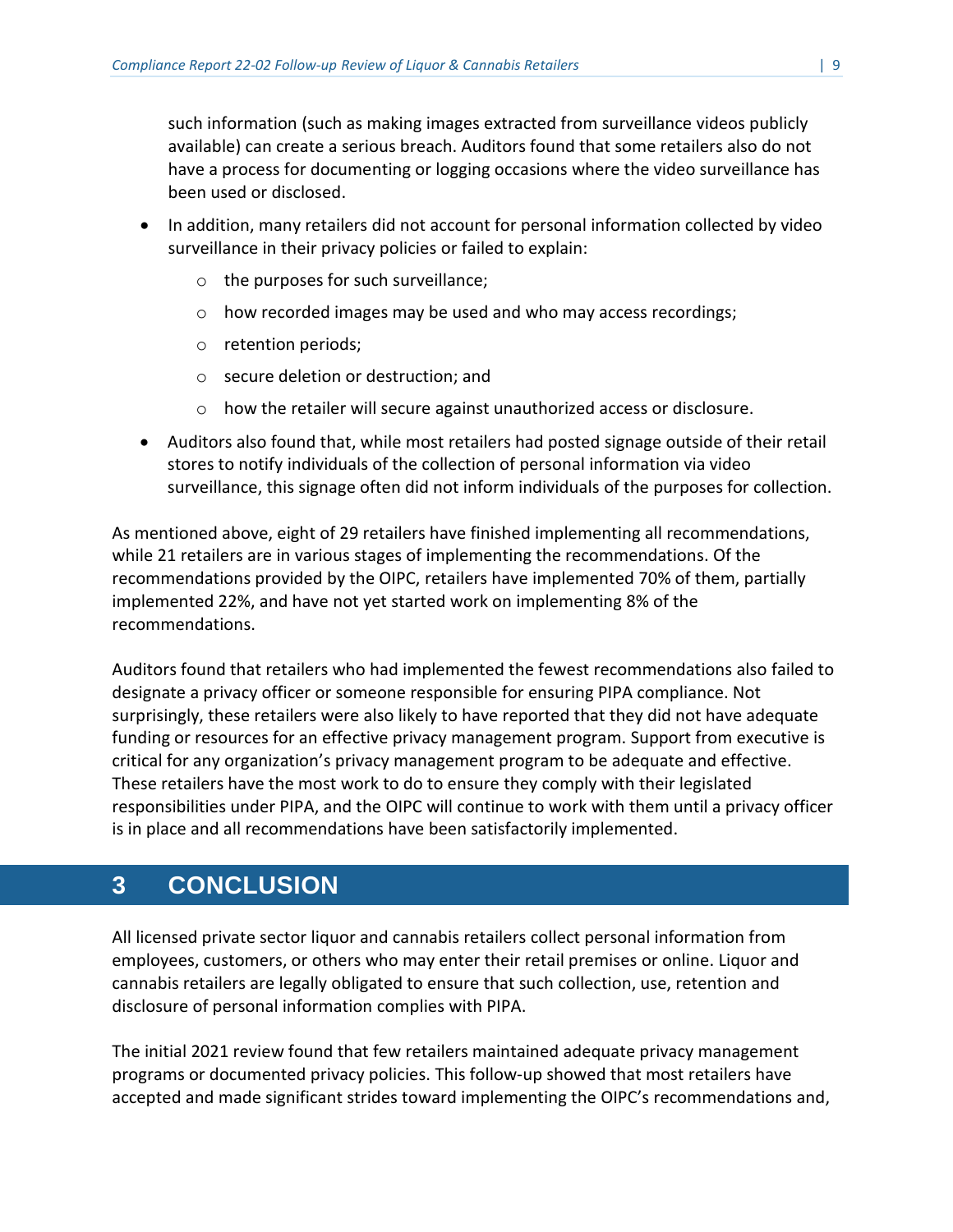thereby, have improved their overall privacy management and protection of personal information.

For other retailers, the work continues. The OIPC has communicated with these retailers concerning their failure to meet their obligations under PIPA and to set timelines for implementing the recommendations to come into compliance with the legislation. The OIPC will continue to track progress made for any outstanding recommendations.

The results of the review and this follow-up are broadly reflective of BC's licensed private liquor and cannabis retail sector. Compliance reviews such as this one provide learning opportunities for not only for the organizations involved but for other organizations generally, to help them understand their obligations for protecting personal information. The review and the continued follow-up with retailers to ensure all recommendations are implemented have a broad impact on the liquor and cannabis retail sector in BC, impacting thousands of customers, employees and others who trust that their personal information is handled appropriately.

Licensed private sector liquor and cannabis retailers in BC who were not involved in this review are encouraged to read the original [published](https://www.oipc.bc.ca/compliance-reports/3554) review, along with the lessons learned from this follow-up. All retailers should assess their own privacy management programs to ensure they have implemented the 18 recommendations and are compliant with PIPA.

# <span id="page-10-0"></span>**4 ACKNOWLEDGEMENTS**

I thank the liquor and cannabis retailers who contributed to this follow-up review by providing updates on their implementation of the recommendations, along with relevant documents and materials. I commend the retailers who have done the work to ensure their compliance with BC's legislative requirements.

I would also like to thank Gary Freeburn, Compliance Auditor and Tanya Allen, Director of Audit and Systemic Reviews, for conducting this compliance review follow-up and drafting this report.

June 7, 2022

<span id="page-10-1"></span>Michael McEvoy Information and Privacy Commissioner for British Columbia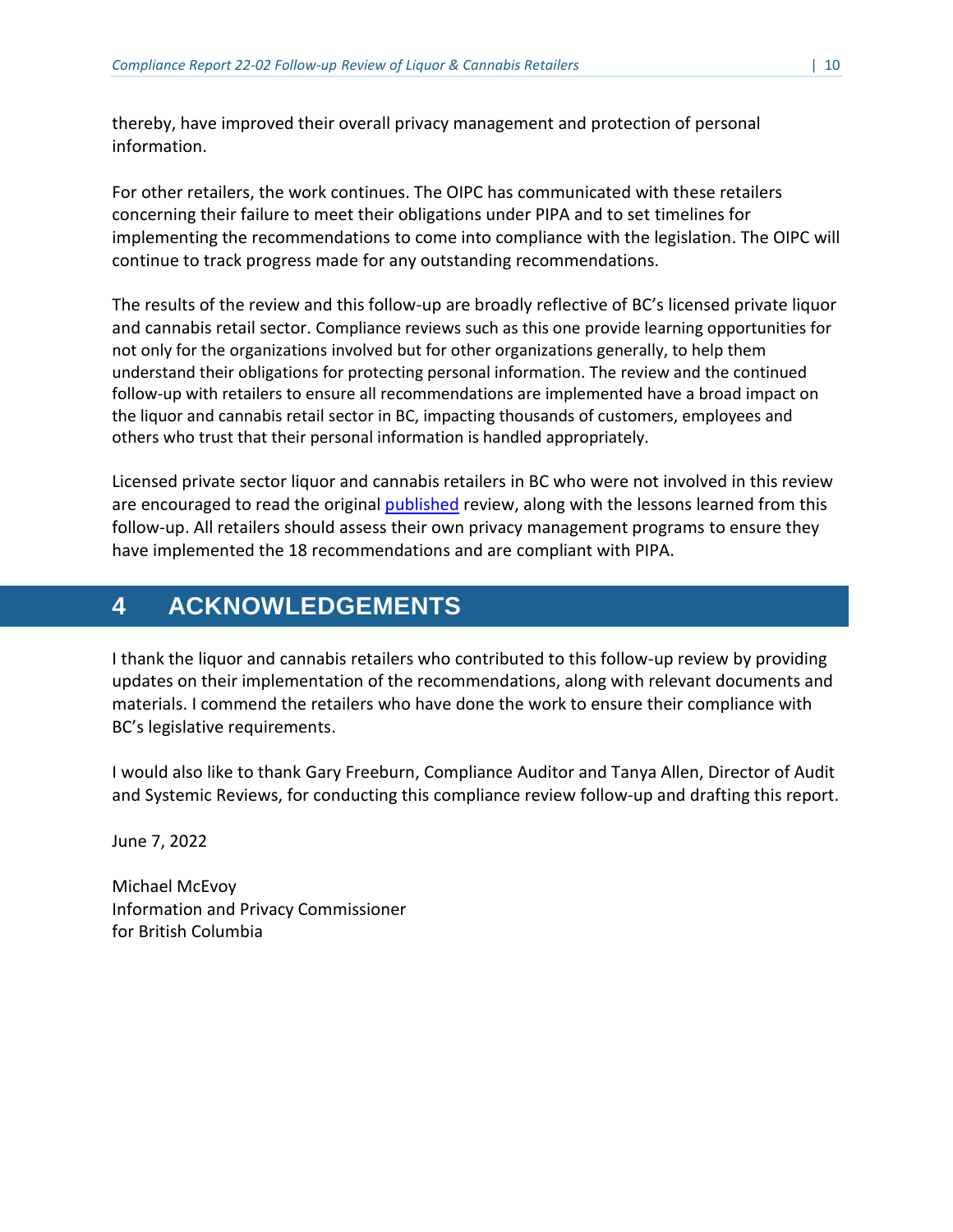# <span id="page-11-0"></span>**5 APPENDIX: RESOURCES**

#### Office of the Information & Privacy Commissioner for BC Guidance

Developing a privacy policy under PIPA. Mar 2019. <https://www.oipc.bc.ca/guidance-documents/2286>

Protecting personal information: Cannabis transactions. Oct 2018. <https://www.oipc.bc.ca/guidance-documents/2248>

Guidance Document: Information Sharing Agreements. Sep 2017. <https://www.oipc.bc.ca/resources/guidance-documents/>

Practical Suggestions for your Organization's Website's Privacy Policy. Aug 2013. <https://www.oipc.bc.ca/guidance-documents/1561>

Privacy Breaches: Tools and Resources. Apr 2012. <https://www.oipc.bc.ca/guidance-documents/1428>

A Guide to BC Personal Information Protection Act. Apr 2012. <https://www.oipc.bc.ca/guidance-documents/1438>

Office of the Information & Privacy Commissioner of Alberta, Office of the Privacy Commissioner of Canada and Office of the Information & Privacy Commissioner for BC Joint Guidance

Securing personal information: A self-assessment for public bodies and organizations. Oct 2020. [www.oipc.bc.ca/guidance-documents/1439](http://www.oipc.bc.ca/guidance-documents/1439)

Guidelines for Online Consent. May 2014. [www.oipc.bc.ca/guidance-documents/1638](http://www.oipc.bc.ca/guidance-documents/1638)

Getting Accountability Right with a Privacy Management Program. Apr 2012. [www.oipc.bc.ca/guidance-documents/1435](http://www.oipc.bc.ca/guidance-documents/1435)

Guidelines for Overt Video Surveillance in the Private Sector. Mar 2008. [www.oipc.bc.ca/guidance-documents/1453](http://www.oipc.bc.ca/guidance-documents/1453)

#### Office of the Privacy Commissioner of Canada Guidance

Automated Facial Recognition in the Public and Private Sectors. Mar 2013. www.priv.gc.ca/en/opc-actions-and-decisions/research/explore-privacyresearch/2013/fr\_201303

Data at Your Fingertips Biometrics and the Challenges to Privacy. Feb 2011. [www.priv.gc.ca/en/privacy-topics/health-genetic-and-other-body-information/gd\\_bio\\_201102](http://www.priv.gc.ca/en/privacy-topics/health-genetic-and-other-body-information/gd_bio_201102) *(Currently being updated.)*